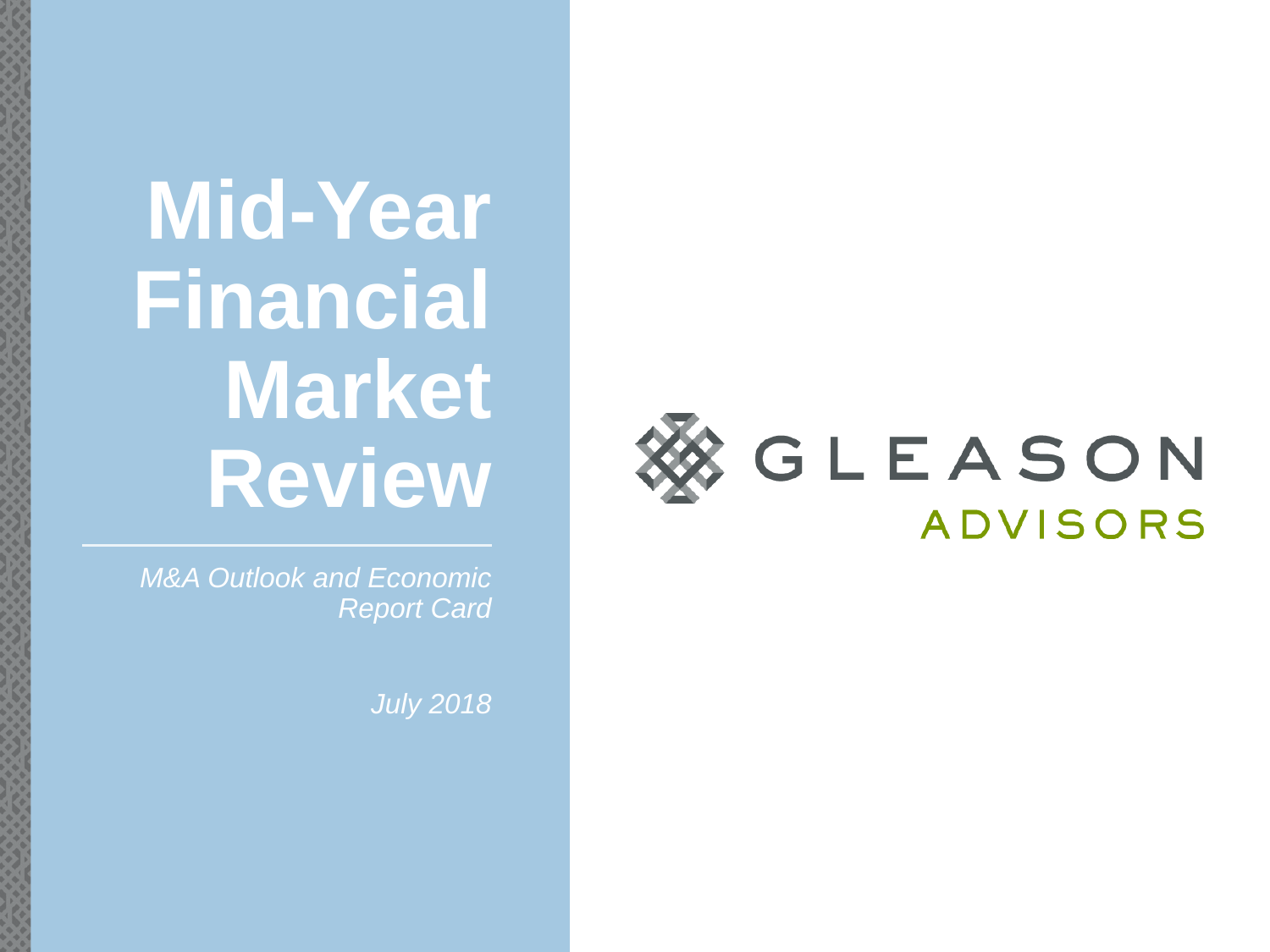## Gleason Advisors Perspectives

## *Coming off a record first half in 2018, M&A looks set to continue its pace through the year – though warning signs have started flashing*

The M&A market had a huge first half of 2018, with total announced deal value reaching a record of \$2.5 trillion – a 61% increase over the first half of 2017. While overall value is up this year, deal volume slowed again, dropping nearly 4% in the first half of 2018. The story here is the increase in blockbuster deals between corporate heavyweights. One of the most active sectors has been media & telecom. The industry has seen a major shake up with the approval of the \$85.4 billion merger between AT&T and Time Warner. Also in this space, Disney has outbid Comcast for 21<sup>st</sup> Century Fox (\$71.3 billion cash and stock). Once complete, Dealogic and Moody's project that these deals will create companies that owe a combined \$350 billion. Clearly the debt markets are still alive and well and looking for deals. The Healthcare industry has also seen its share of mega deals, with CVS/Aetna (\$68 billion cash and stock) and Cigna/Express Scripts (\$54 billion cash and stock). Both of these transactions will be funded in large part with debt. While on a smaller scale than these deals, Amazon announced that they would be acquiring online pharmacy PillPack for \$1 billion. Despite the relatively small size, the deal has potential to be more disruptive to the pharma industry than blockbuster deals by the industry incumbents, whose shares tumbled following Amazon's announcement.

While these blockbuster deals have been the primary driver behind the increase total transaction value, the middle market has continued to see deals close at premium valuations. The private equity industry continues to be a major driver of activity in the market. Firms have continued to raise significant capital that has yet to be deployed (over \$1 trillion of "dry powder"), providing on-going demand for deals. Contrary to the overall M&A market, the private equity market saw increasing deal volume (up 2%), while deal value decreased (down 6%) compared to 1H 2017. Debt has also been an increasingly significant driver of middle market deal activity. LBO leverage multiples continue to increase, going from 5.3x at the end of 2017 to 5.9x in Q1 of this year. In addition to easy debt, corporates are currently sitting on record amounts of cash, which has ballooned to \$2.5 trillion. Further bolstering corporate coffers is the Tax Cuts and Jobs Act of 2017. In addition to lower corporate rates, companies also stand to benefit from bonus depreciation and a more favorable territorial taxing system on foreign earnings. Private equity and Strategic buyers with abundant capital and incentives to invest has resulted in persistently high valuations across industries and company sizes. We expect this trend to continue and private market M&A valuations to remain elevated throughout the remainder of 2018.

When we think about where financial markets are headed beyond 2018, we feel that it is important to assess the underlying performance of the economy and its primary participants (consumers and corporates) and policy makers (U.S. Government and the Fed). We take a deeper look at each of these groups, their current landscape and where their markets are heading. On the following pages we provide a high-level discussion and report card for each group. We think there are few issues in the near term (tariffs / trade wars) that pose a threat to an otherwise strong economy. We also seeing more caution signals appearing across the economy, with a flattening yield curve and increasing leverage for both consumers & corporates. While the tax cuts have provided a jolt to the economy, the CBO projects that these lower rates will lead to increased deficits and reduce flexibility for fiscal stimulus in the coming years. As the current bull market approaches the decade mark, we see an increasing likelihood for a downturn in the global economy. However, we think the market fundamentals for corporates and level of dry powder at private equity firms will likely limit the impact on the M&A market and prevent a protracted downturn.

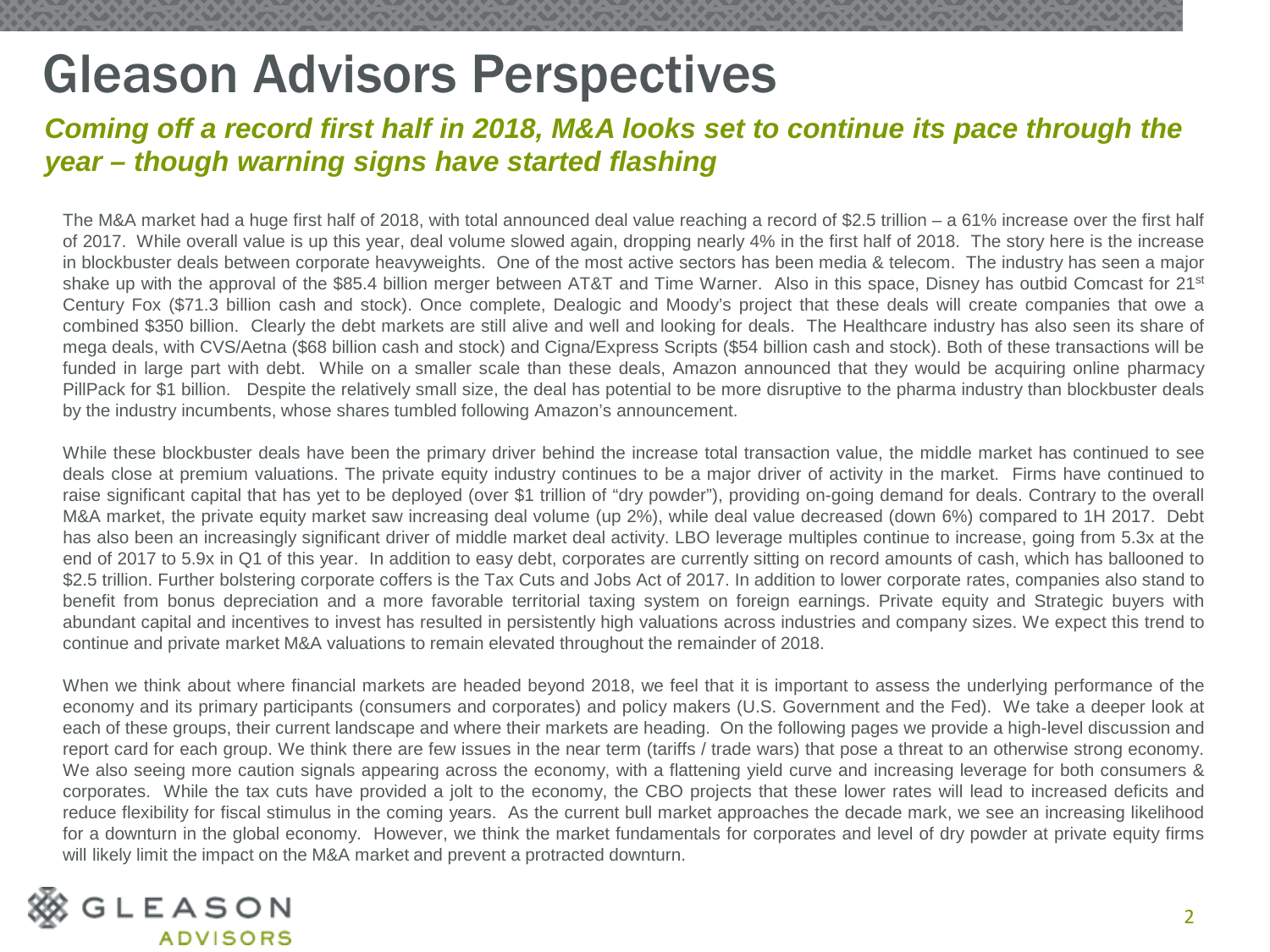## *Consumer & household report card*

## **Indicator and Commentary**

### **Average Hourly Wages**



**Consumer Debt** 



### **Consumer Sentiment**



- The unemployment rate continues to improve, today sitting below 4.0%, which represents the lowest level since 2000
- **Despite the strong economy and low unemployment rate, wages have** seen lackluster growth during the recovery, confounding many economists given the low unemployment rate. Some theories on this stagnation include (i) the unemployment rate is not reflecting the true slack in the labor markets, (ii) a changing workforce demographic of older workers to younger workers, and lastly (iii) the advent of the Uber-economy of flexible work schedule may be holding down wages for the formal economy
- Consumer Debt, (ex mortgages and other home loans), rose 5.5% during 2017, the highest amount since the Federal Reserve Bank of New York began tracking the data in 1999
	- o This rising debt environment reflects consumers comfort in borrowing but also banks willingness to lend
- Student loan debt, now the second highest consumer debt category after mortgage debt, has reached \$1.52 trillion and has a 10.7% delinquency rate, which has remained persistently high since the Great Recession
- Mortgage debt barely edged up in 2017 and remains well off the crisisera highs as a percent of U.S. economic output
- Consumer sentiment has continued its upward trend since recent lows in 2011; driven higher by improving job market and economic conditions
- Consumers expect unemployment to edge lower and wages to improve
- However, ~1 in 4 respondents to the University of Michigan's June survey cited the impact of tariffs on their outlook, with the vast majority of those believing that slower growth and inflation are likely outcomes
- Economist are split on whether Consumer Sentiment is a leading or lagging indicator, but we view their optimism as positive

B

**Grade**

*B*

 $\mathsf C$ 

A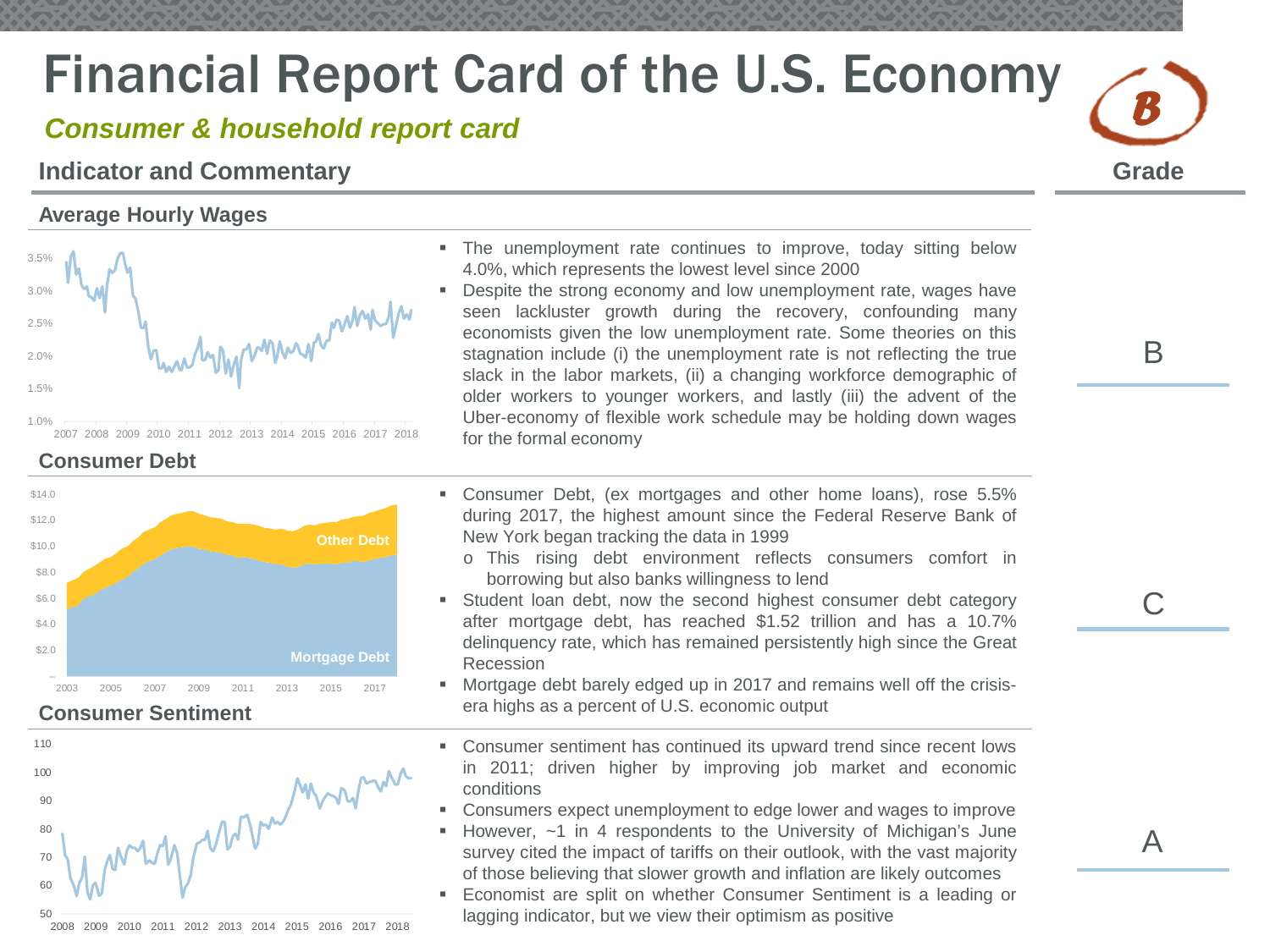## *U.S. corporate financial report card*

## **Indicator and Commentary Grade**

### **Corporate Profit Margins**





## **U.S. Banks Tier-1 Capital Ratio**



- Corporate earnings posted a 16% increase in Q1 2018, the largest increase since Q1 2011, supported by the Tax Cuts and Jobs Act of 2017, which boosted profits through reduced corporate taxation
	- o It could take several quarters for clear trends to emerge from the tax-associated noise as the law created incentives to shift earnings and expenses between periods, among other effects
- **Profit margins have been somewhat strained since 2012, as some** executives have cited increased pressure on margins from rising costs for labor, raw materials and transportation as a result of generally strong economic conditions
- Corporate debt (excluding financial institutions) has reached \$11 trillion globally, and the median leverage at investment grade corporates has jumped 30% since pre-crises levels in 2007
- **Demand for corporate loans has shown no sign of slowing, even amid** increased volatility. A major contributor to loan market is collateralized loan obligations (CLOs), which have raised \$66 billion year-to-date and account for nearly 60% of the leveraged loan market

 At these record debt levels, refinance risk is increasingly a concern in a rising interest rate environment and in later stages of the economic cycle

- U.S. banks have put in significant effort to be compliant with Basel III, a set of regulations imposed in late-2009 that require banks to maintain proper leverage ratios and minimum capital requirements
- Basel III states that U.S. banks must have a minimum 10.5% tier-1 capital ratio, and most U.S. banks far exceed this figure
- Now that most are compliant, we expect firms to increase payment to shareholders through increases in dividends and share repurchases

B

*B+*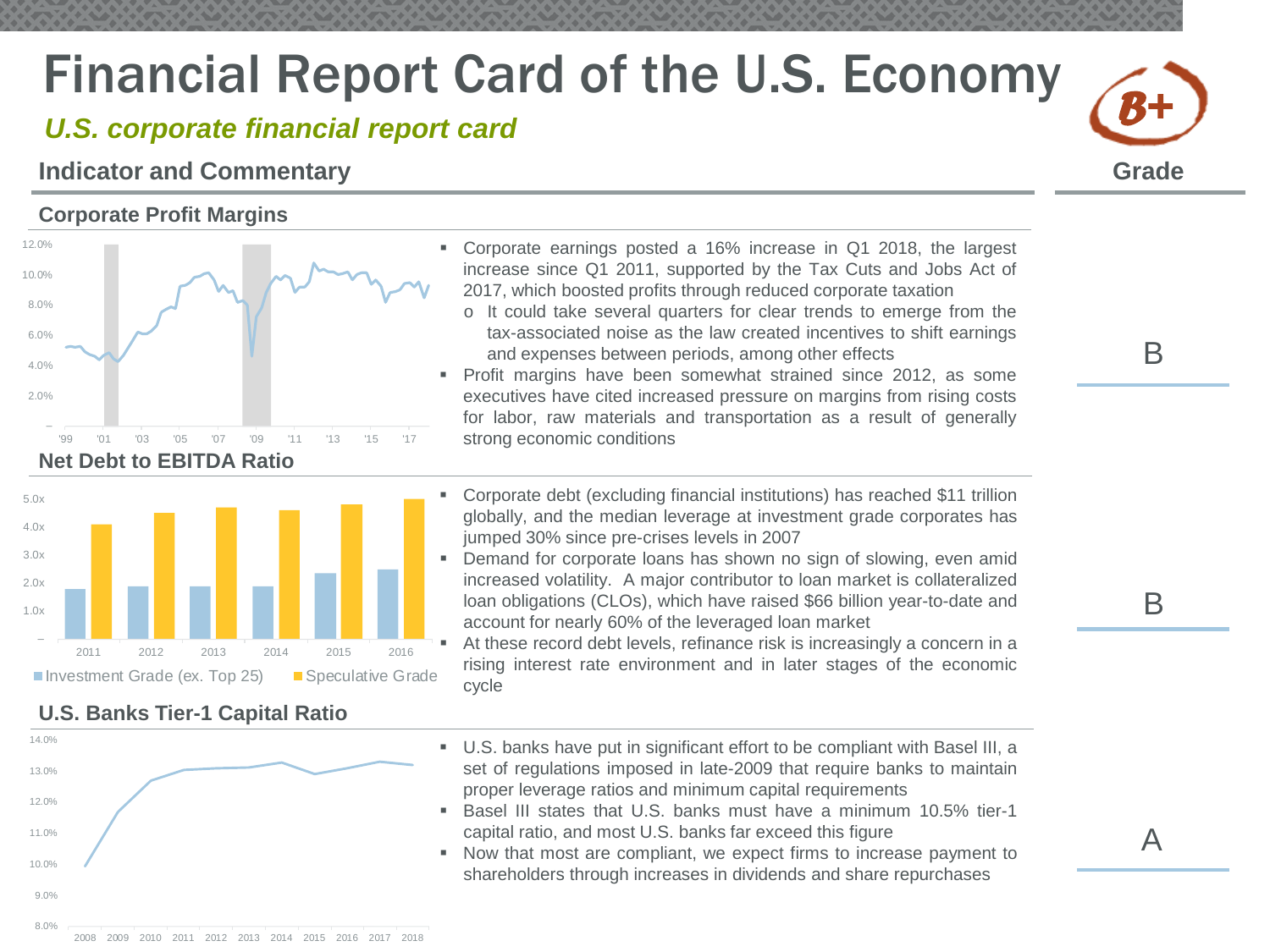## *Government report card*

## **Indicator and Commentary Grade**

### **Deficit / Surplus**



- The U.S. budget deficit for fiscal year 2018 is expected reach \$804 billion, and is projected to surpass \$1 trillion by 2020 The deficit that the CBO now estimates for 2018 is \$242 billion larger than its previous projection for the year, driven by lower collections of
- individual and corporate income taxes as a result of the 2017 tax act Through 2027, the CBO now projects a cumulative deficit that is \$1.6 trillion larger than the \$10.1 trillion that the agency anticipated in June 2017. Projected revenues are lower by \$1.1 trillion, while
- 20.0% 40.0% 60.0% 80.0% 100.0% 2000 2002 2004 2006 2008 2010 2012 2014 2016

### **Foreign Trade**

Donald J. Trump ealDonaldTrume

When a country (USA) is losing many billions of dollars on trade with virtually every country it does business with, trade wars are good, and easy to win. Example, when we are down \$100 billion with a certain country and they get cute, don't trade anymore-we win big. It's easy!

2:50 AM - 2 Mar 2018

- The debt to GDP ratio is expected to continue its upward trend, reaching 107% by the end of 2018
- According to the IMF, the U.S. is the only developed country that is currently increasing federal deficits and its debt-to-GDP ratio
- **Increasing government borrowing via tax cuts and omnibus spending** bills, while not taking action on entitlement spending during a period of favorable economic conditions is unprecedented in the U.S.
- The current debt/GDP ratio does not pose any immediate threats, but the trend does create concerns amid future recessions
- **President Trump first announced plans to impose tariffs in March of** this year, initially targeting Chinese steel and aluminum
- The trade wars have expanded to include agriculture and other industrial sectors from traditional allies, including Europe and Canada
- Tariff impacts have begun to hit companies, as news of job cuts (Mid Continent Nail Corp.) and moving production overseas (Harley Davidson) have been well covered. What remains to be seen is when and how significantly the impacts are felt by corporates and consumers



 $\bigcap$ 

C

TBD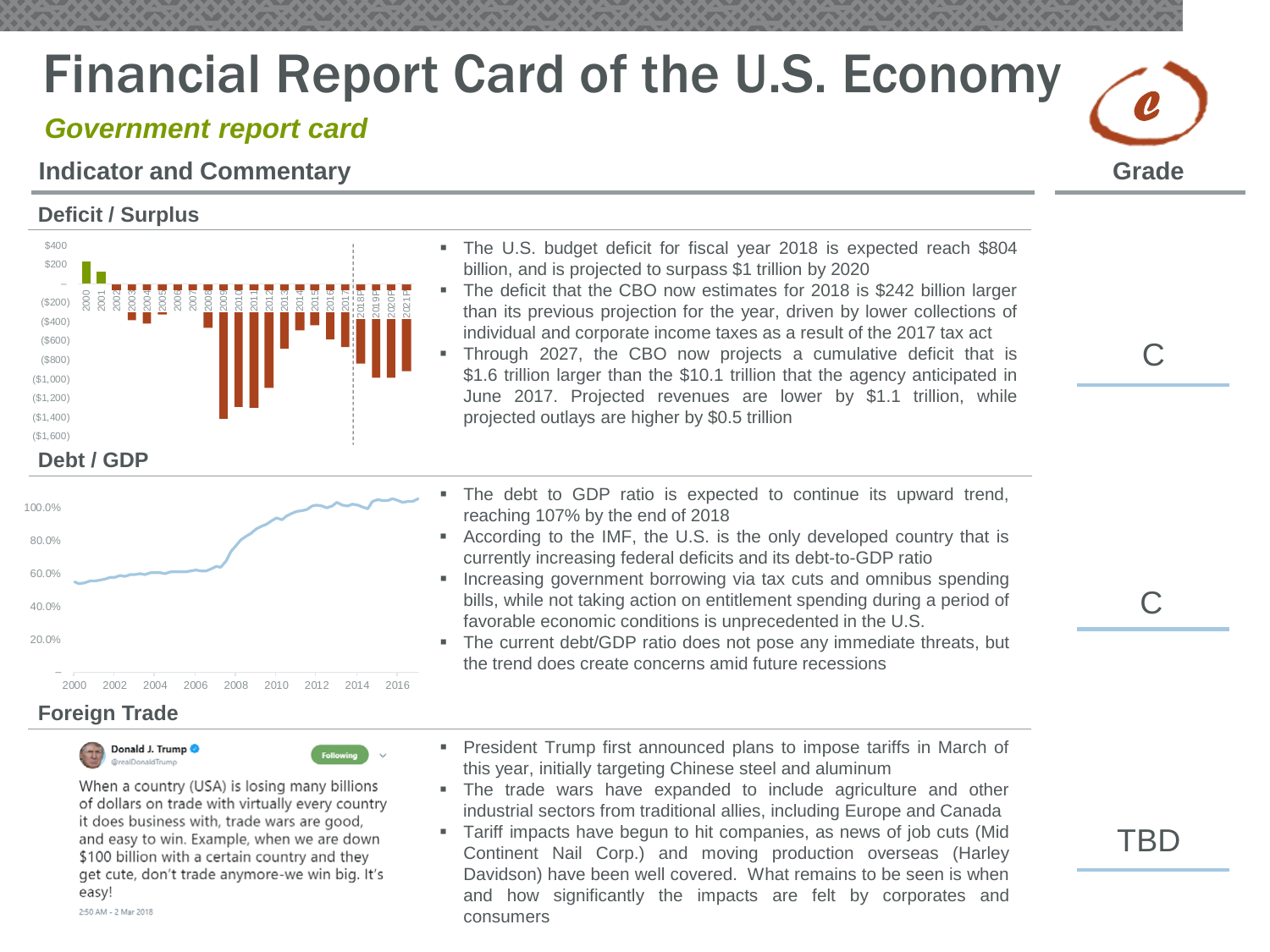## *Federal Reserve report card*

## **Indicator and Commentary Grade**

### **Interest Rate Policy & Yield Curve**



\$5.00  $$4.50$ Early End \$4.00 \$3.50 **Baseline** \$3.00  $$2.50$ Late End \$2.00 \$1.50 \$1.00 \$0.50 \$0.00

#### '06 '07 '08 '09 '10 '11 '12 '13 '14 '15 '16 '17 '18 '19 '20 21 '22 '23 '24 '25





- Jerome Powell, the new Federal Reserve Chairman, began his oversight in February 2018
- **In June, the Federal Reserve raised the Fed Funds Rate to a target** range of 1.75-2.00%
- The yield curve flattened during 2018, as the gap between 2-yr and 10 yr U.S. Treasuries is roughly 0.34%. It last saw these levels in 2007
	- o Higher short-term rates make adjustable-rate loans more expensive & lower long-term rates eat into the profitability of banks, which tends to lead to lending restraint & often why analysts consider a flat yield curve a recession indicator

• From the start of quantitative easing to its conclusion in Oct '14, the Fed balance sheet increased from less than \$900bn to around \$4.3T (around \$2.5T in Treasuries and \$1.8T in mortgage-related securities)

- o The Fed's asset purchases were controversial when it undertook them. They were meant to drive down long-term interest rates and drive up asset prices
- In Oct '17, the Fed stopped reinvesting all of its proceeds from maturing assets and started a contraction of the balance sheet
	- o The Fed has managed to put the program in reverse without creating much turbulence in markets, but the pace and magnitude of further B/S reduction has yet to be seen in the market
- The Fed's mandate includes two primary goals (i) foster maximum employment and (i) maintain price stability. As indicated by the chart at the left, the policies of the Fed over the past decade have contributed to the sustained recovery of the U.S. economy
- **Inflation, as measured by Personal Consumption Expenditures (ex**food and energy) has fallen slightly under the targeted 2.0% rate

 Unemployment has consistently decreased during the post-Financial Crisis recovery. At 4.0%, it appears that we are approaching full employment

 $\bigcap$ 

*B*

A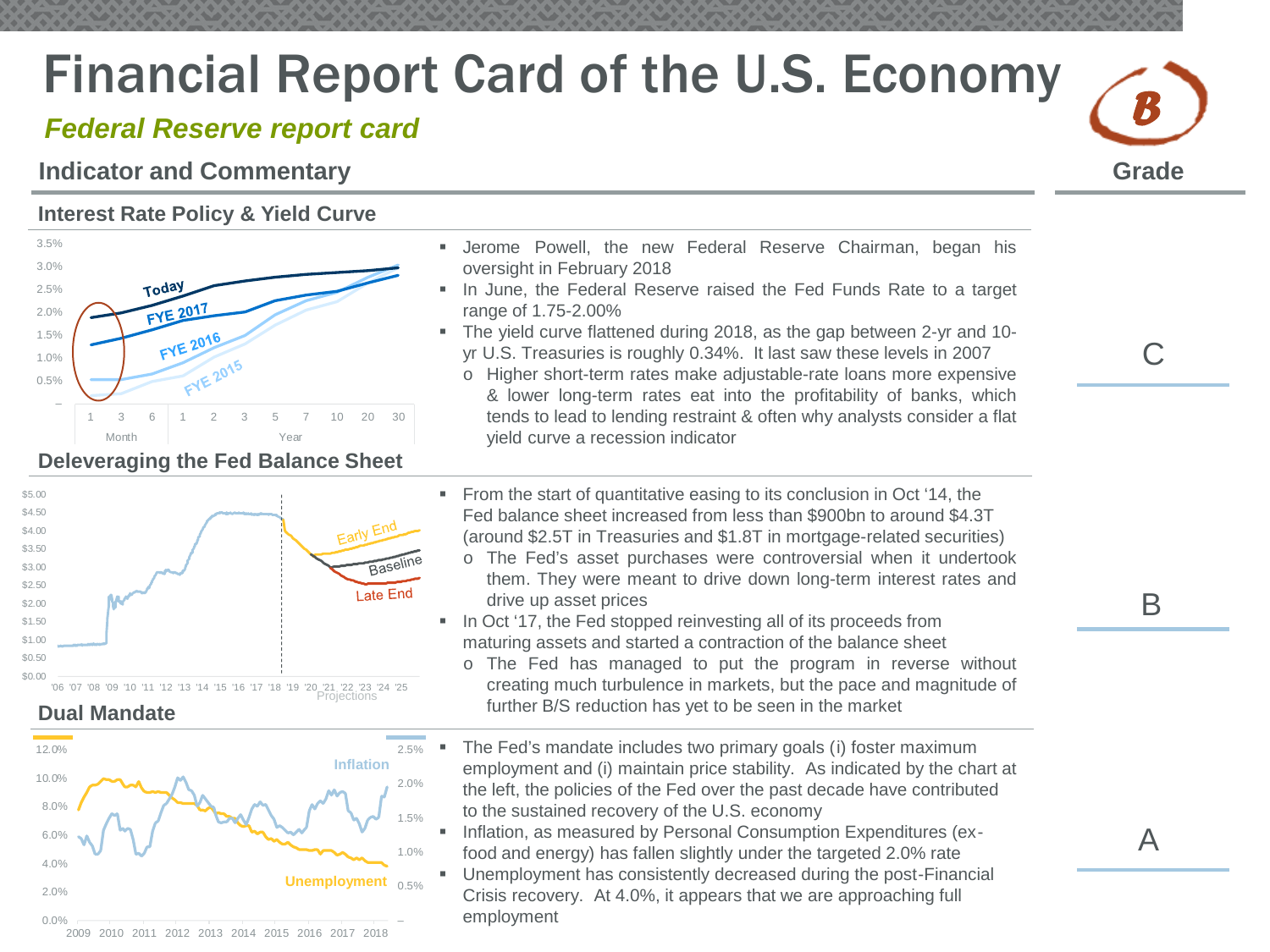## Current M&A Environment

 $\varTheta$ in billions

#### **Cause**

#### **PE / VC Dry Powder & Corporate Cash (1)**

- Over \$2 trillion of cash is on U.S. corporations balance sheets and private investment firms are waiting to deploy \$1 trillion of capital, for a record \$3.0 trillion combined
- Record amounts of dry powder  $-$  with nearly 15% coming from funds with vintages prior to 2014 – chasing decreasing deal volume may lead to a compression of returns for PE/VC

#### **North American M&A Transaction Volume (2)**

- Overall, deal volume has exhibited a decreasing trend after peaking in 2015. From this high water mark, deal volume was down more than 17% through the end of 2017
- This trend has continued into 2018, as both Q1 and Q2 saw deal volume decrease by nearly 4% from 2017 levels

#### **Leveraged Lending Environment (1-5 Scale) (3)**

- William Blair's 1Q lender survey reported lenders providing looser terms, more leverage, and lower pricing in the latest quarter
- Lenders reported total leverage of 5.9x for middle market leveraged financing packages over the observed period
- 96% of lenders expect the next year to continue to be more borrower friendly than lender friendly

#### **Effect M&A Transaction Multiples (4)**

- The aggressive lending environment and well capitalized acquirers have both contributed to the increase in valuation multiples since 2013
- Acquirers are placing a premium on size, however we see acquirers moving down market which should pressure multiples higher in the lower middle market

#### **Footnotes**

1. S&P Global Ratings, Preqin 2. S&P Capital IQ

#### 3. William Blair

4. S&P Capital IQ (excludes empty values)







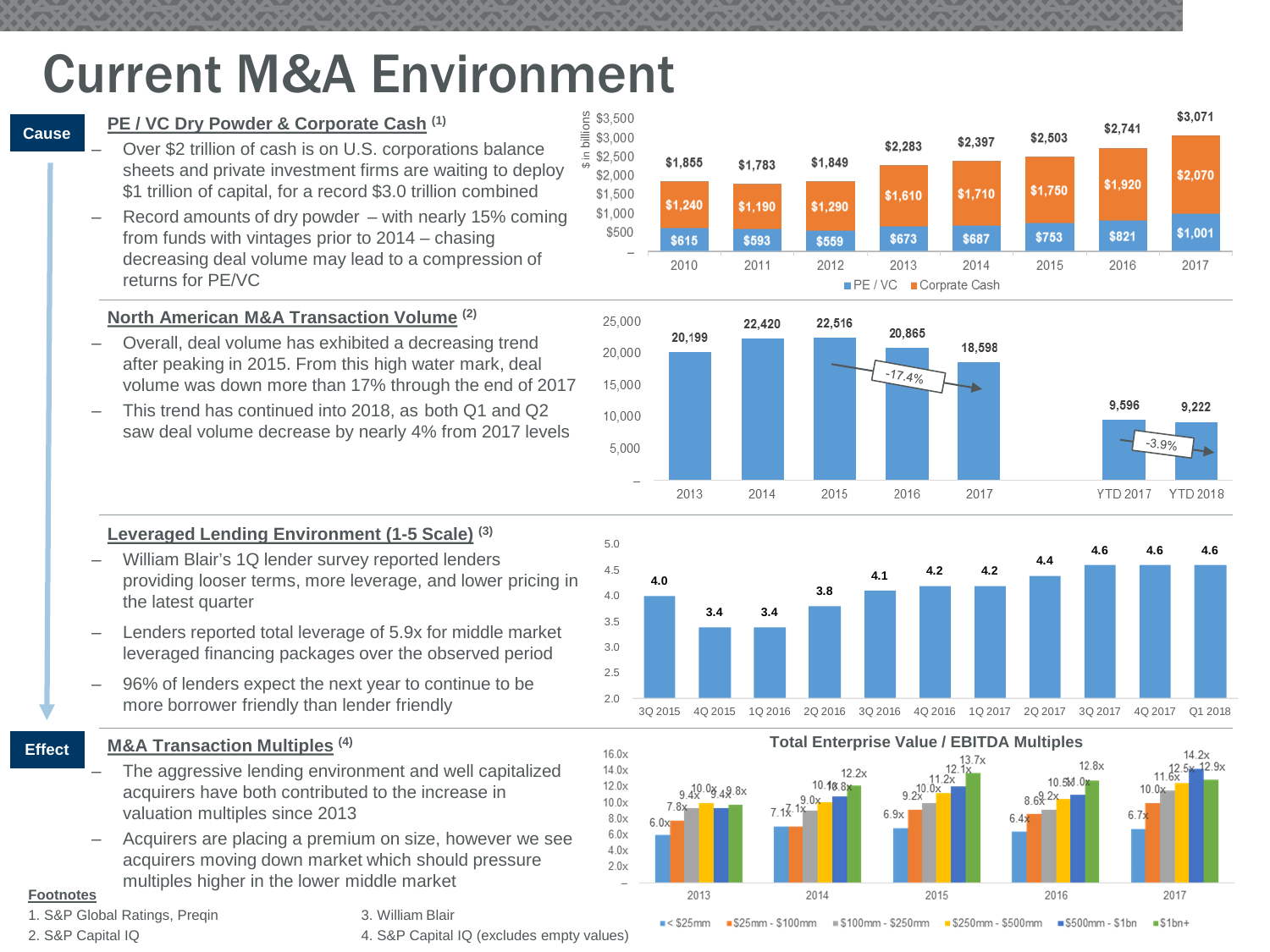## Gleason Advisors 2018 Expectations

|                                            | <b>JANUARY 2018 PREDICTION</b> |                                                                                                                                                                                                                                                 | <b>Actual</b>                            |
|--------------------------------------------|--------------------------------|-------------------------------------------------------------------------------------------------------------------------------------------------------------------------------------------------------------------------------------------------|------------------------------------------|
| <b>Item</b>                                | 2018<br><b>Trend</b>           | <b>Commentary</b>                                                                                                                                                                                                                               | <b>YTD</b><br><b>Results</b>             |
| <b>GDP</b>                                 |                                | We believe Tax Reform will lead to consumer and business confidence that will<br>spur spending and investment and drive economic expansion. Our expectation is<br>3.0%+ for the year, barring weather, political or other unforeseen events.    | +2.3% thru<br>1Q 2018                    |
| <b>Short-Term Interest</b><br><b>Rates</b> |                                | The new Fed will continue rate hikes to keep pace with economic growth. We<br>expect short-term rates in the 2.0-2.5% range by the end of 2018.                                                                                                 | $1.75 - 2.00\%$<br>as of 6/14            |
| Long-Term Interest<br><b>Rates</b>         |                                | Irrespective of the increase in short term rates, we expect long term yields to stay<br>relatively unchanged, resulting in a flattening of the yield curve. We expect the 20-<br>Year Treasury Rate to finish the year at no greater than 3.0%. | $20 - yr$<br>2.87%<br>as of 7/13         |
| <b>U.S. Stock Market</b>                   |                                | We don't expect the U.S. stock market to see gains similar to 2017. We believe<br>the Nasdaq will lead the major indices at a 10% increase. Increasing rates, and<br>an exogenous event will cause investors to have pause on valuation.        | $+11.4%$<br>Nasdaq<br>thru 7/17          |
| <b>M&amp;A Market</b>                      |                                | The large amount of dry powder will counteract the limited availability of<br>investment opportunities. Valuation multiples will remain high but M&A<br>transaction volume will continue to decline. Venture Capital outperforms M&A.           | $(3.9\%)$<br>thru 2Q 2018                |
| <b>Capital Expenditures</b>                |                                | The new tax plan has a strong incentivize for corporates to invest in capex. That<br>said, we believe corporates will use their cash coffers with a balance between<br>share buybacks & capital investment.                                     | +39% capex<br>+\$800bn - est<br>ytd 2018 |
| <b>International Tensions</b>              |                                | 2018 will have the same players continue to put stability at risk. North Korea<br>threatening with its nuclear arsenal, uprisings in Iran, and the stance of Russia &<br>China will create on-going, but manageable challenges in 2018.         | n/a                                      |
| Disruptive Technology                      |                                | Artificial intelligence and blockchain technology have become household terms<br>and will continue to see greater adoption and use cases in 2018.                                                                                               | n/a                                      |

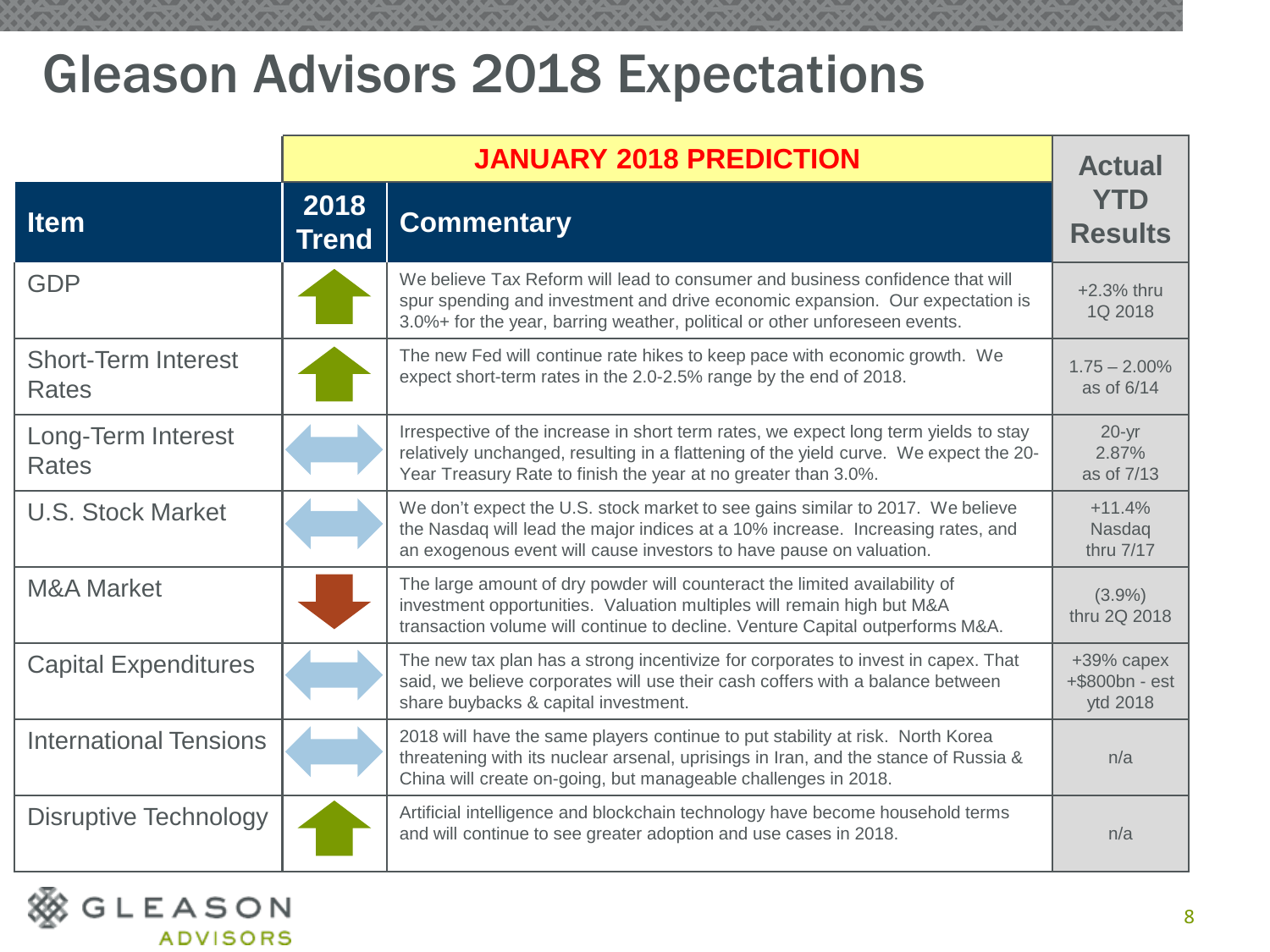## Gleason Advisors Service Offering

*Gleason Advisors provides strategic & financial advisory services to middle market companies through the following offerings* 

## **Investment Banking\***

### **Sell-Side**

- Run the marketing process for the sale of a business
- Approximate financial criteria
	- o Revenue: \$5 \$150 million
	- $\circ$  EBITDA:  $$2 $10$  million
- Industry Agnostic

## **Buy-Side**

- Investment thesis origination
- Prospective target outreach
- Arrange acquisition financing
- No size criteria for target

## **Capital Raise**

- Growth Equity
- Venture Capital
- Business plan development

## **Strategic Consulting**

### **Business Valuation**

- Auction value expectations, along with textbook valuations (DCF, precedent transactions, etc.)
- Intellectual Property valuations
- 409A Valuations
- Estate and Gift Valuations

## **Strategic Financial Advisory**

- Financial modeling
- Unit level product economics and detailed customer analysis
- Debt capacity and lending covenant analysis
- Exit planning strategy and timeline
- Profit improvement strategy
- Cap table management

## **Restructuring**

### **Out-of-Court Services**

- Operational assessments
- Refinancings, asset sales, capital infusions
- Liquidity management
- Valuation (liquidation, asset sale, auction)
- Litigation support and expert testimony

## **Bankruptcy**

- Run §363 sales
- Court appointed trustee / receiver
- Prepackaged Chapter 11 plans
- Arrange DIP financing

*\* Certain members of the Gleason Advisors team are affiliated as registered representatives with Burch & Company, Inc. to offer those broker-dealer services discussed herein. Burch & Company, Inc. is not an affiliated entity of Gleason Advisors or Gleason & Associates.*